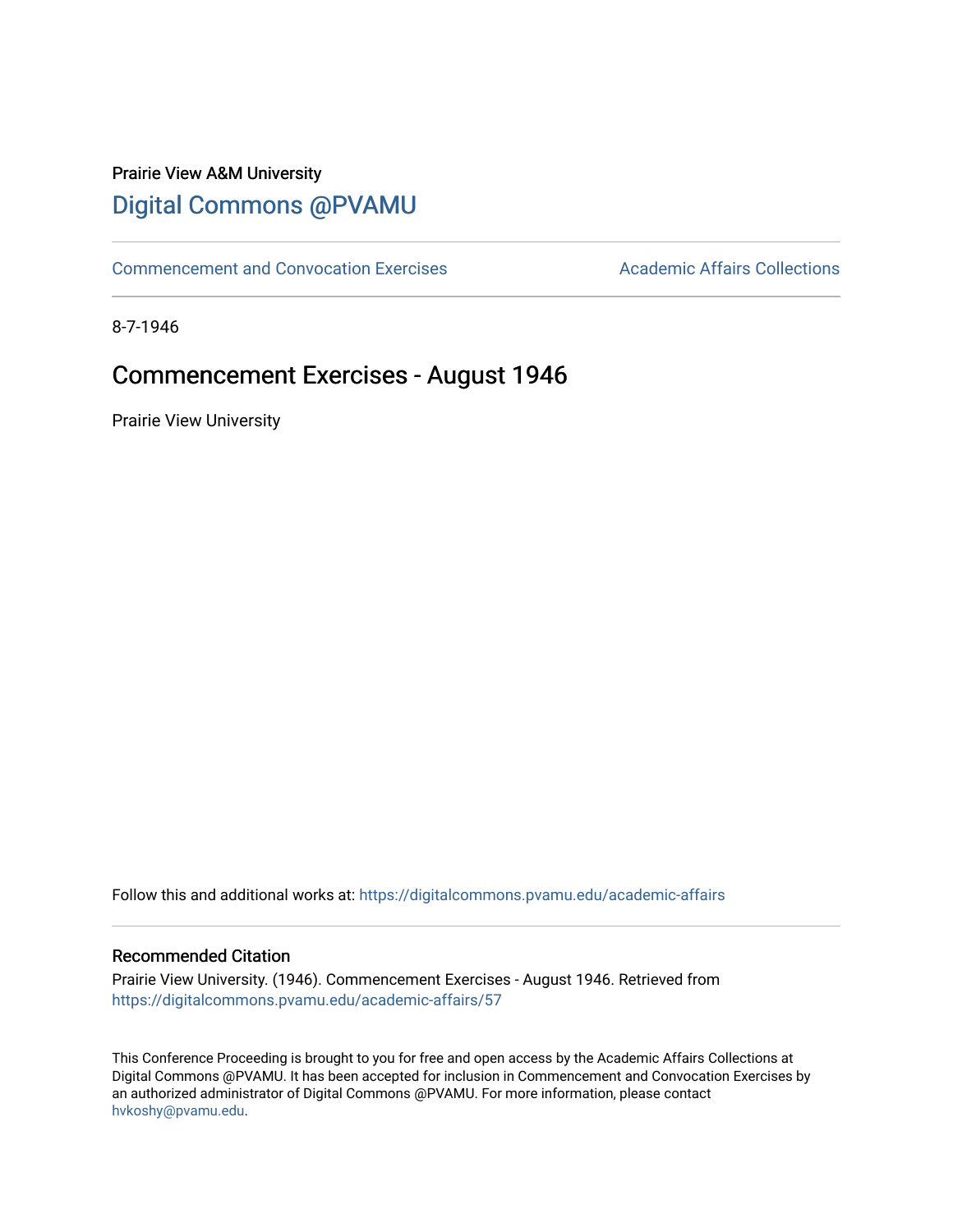# **PRAIRIE VIEW UNIVERSITY**

PRAIRIE VIEW, TEXAS

SEVENTIETH YEAR

# **COMMENCEMENT EXERCISES**

## THE THIRTY-SIXTH ANNUAL

SUMMER SCHOOL COMMENCEMENT



#### **STADIUM**

WEDNESDAY EVENING, AUGUST SEVENTH

NINETEEN HUNDRED FORTY-SIX

EIGHT O'CLOCK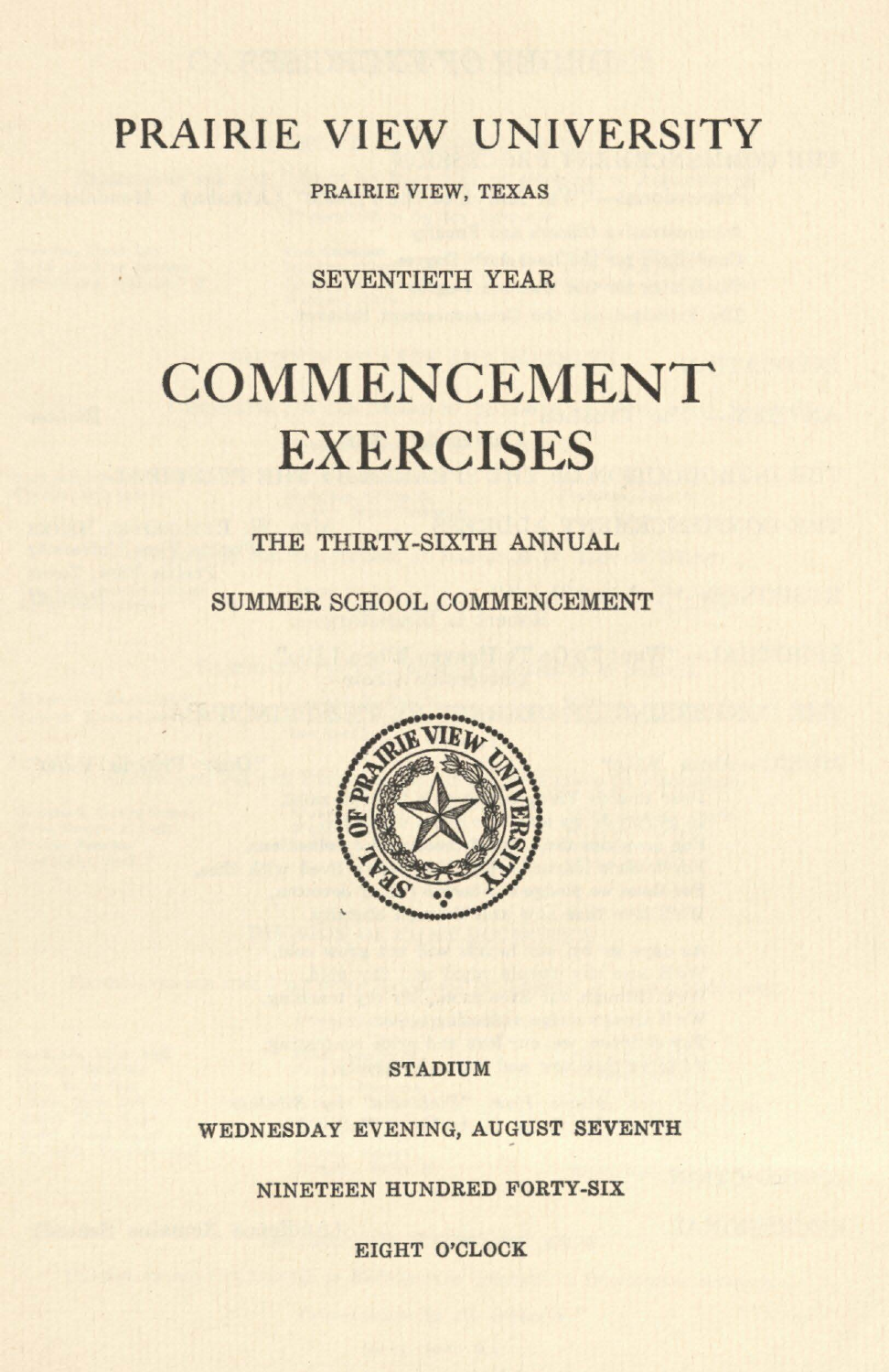## ORDER OF EXERCISES

### THE COMMENCEMENT PROCESSION

Processional-"War March of the Priests" (Athalia) ... *Mendelssohn*  Administrative Officers and Faculty Candidates for the Bachelor's Degree Candidates for the Master's Degree The Principal and the Commencement Speaker INVOCATION ANTHEM-"The Creation" ............... .. .................... .. ........... ......... .... ... *. Richte1·*  University Choir THE INTRODUCTION OF THE SPEAKER BY THE PRINCIPAL THE COMMENCEMENT ADDRESS.............. Mrs. W. RUTHERFORD BANKS Prairie View University Prairie View, Texas RESPONSE-"God is a Spirit" .. .. ...................... ....... ....................... *. Bennett*  Robert L. Singletary SPIRITUAL-"Want To Go To Heaven When I Die" University Choir THE CONFERRING OF DEGREES BY THE PRINCIPAL MUSIC--Alma Mater ...... ... ............................................. "Dear Prairie View"

> Dear Prairie View, our song to thee we raise, In gratitude we sing our hymn of praise, For mem'ries dear, for friends and recollections, For lessons learned while here we've lived with thee, For these we pledge our hearts full of devotion, We'll love thee now and through eternity.

As days go by, our hearts will not grow cold, We'll love thy purple royal and thy gold, We'll through our lives exemplify thy teaching, We'll always strive a blessing to be. Thy children, we, our love and pride confessing, To serve thee now and through eternity.

> *Music from "Finlandia" by Sibelius Words by O. Anderson Fuller*

BENEDICTION

RECESSIONAL .. ................ ........ ...... ....... ..... .. ...... (Audience Remains Seated)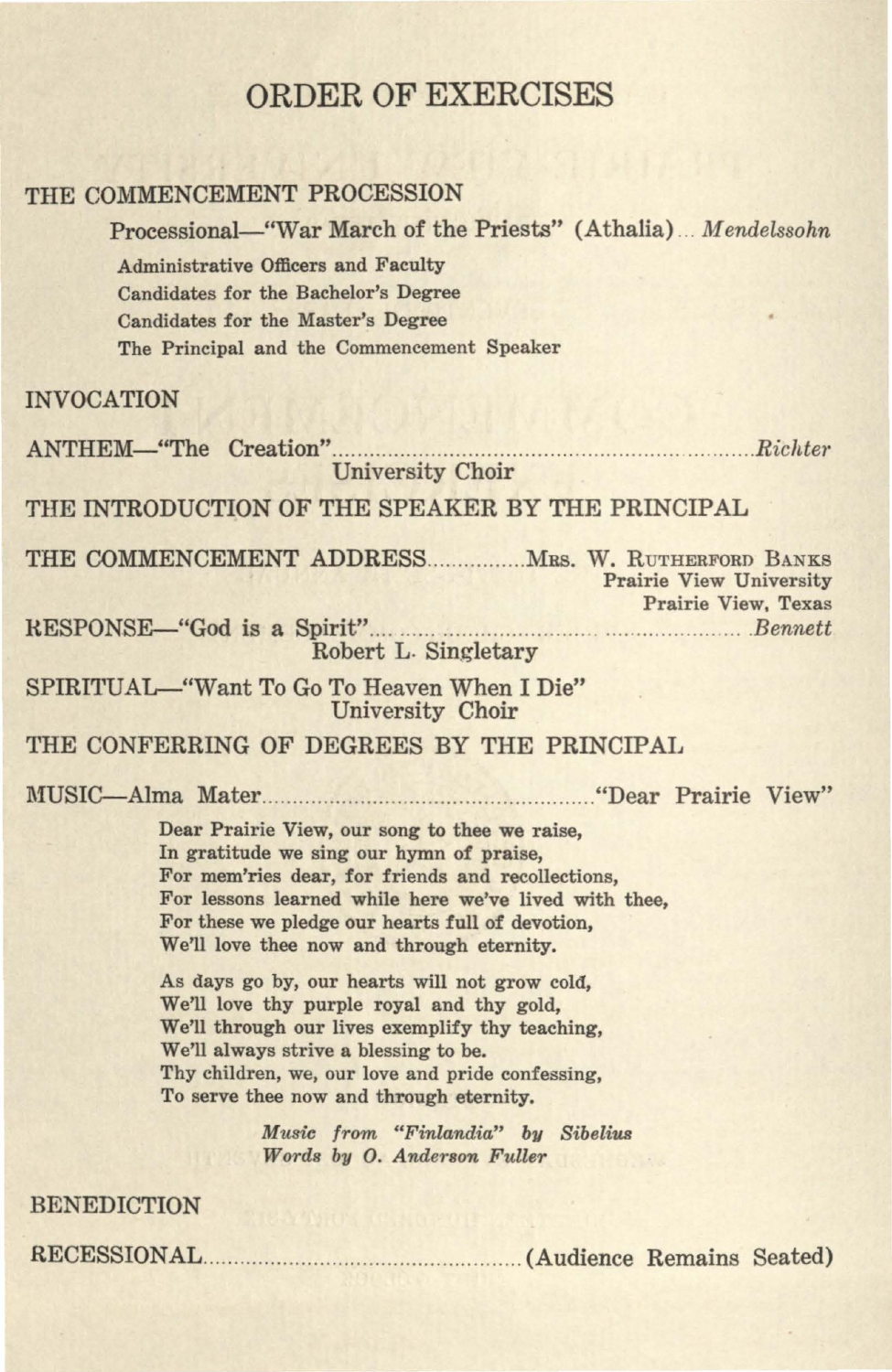## CANDIDATES FOR DEGREES

#### DIVISION OF AGRICULTURE

#### CANDIDATES FOR THE DEGREE OF BACHELOR OF SCIENCE IN AGRICULTURE

#### *Presentation by the Director*

Antwine, Elmer Lee Burns, Andrew Jackson Carreathers, Raymond E.

Gee, Cleophus Hendley, Virgil **Lawson, Monroe W. Norman, Verbe** 

Samuel, Garland Terry, Alphonso Wheadon, John Randolph

#### DIVISION OF ARTS AND SCIENCES

#### CANDIDATES FOR THE DEGREE OF BACHELOR OF ARTS

*Presentation by the Director* 

**Anderson, Doria Virginia**  Chester, Ella Mae C.

Dixon, Mildred D. Hampton, Olivia L. Henry, Mary Catherine

Lewis, Johnnie Mae Pendleton, John **W.** 

#### CANDIDATES FOR THE DEGREE OF BACHELOR OF ARTS IN MUSIC

Campbell, Dorothy Jerome Mosby, Jesse Murray

Owens, Carl V. Payne, Clara Bernice Taylor, Lois Clarke

Tucker, Zenobia Louise Van Dyke, Juanita **M.** 

#### CANDIDATES FOR THE DEGREE OF BACHELOR OF SCIENCE

**Ackerman, Bennie Green**  Cleaver, Thomas Jesse

Eagleton, Earline T. Goodbeer, Eddie Lee Francis Lee, FredD.

Williams, Vernon Young, Odisa

#### CANDIDATES FOR THE DEGREE OF BACHELOR OF SCIENCE IN EDUCATION

Crawford, Wayne Burris Ford, Maggie A. Polk **Graves, Braxton**  Humphrey, Ruth

Kinney, Lillian H. King, Emma Lee, Lucille Houaton

Williams, Belle Qualls Williams, Valrie H. Wilson, Lena M. Wilson, Wilma F.

 $-15.14$ 

#### DIVISION OF HOME ECONOMICS

#### CANDIDATES FOR THE DEGREE OF BACHELOR OF SCIENCE IN HOME ECONOMICS

#### *Presentation by the Director*

Anthony, Ollie Vell Bryant, Gloretha Cole, Verta **Lee**  Crecy, **Mary Lee**  Cuffie, Elzla **Lee**  Dunn, Ethel Ester Edwards, Frankie Lou

Fifer, Lucille M. Francia, Hilda B. Friday, Hortense **J.**  Jackson, Hazel In& McGriff, Senetta 0. Manley, Norine C. Matson, Eloise C. Murphy, Willia M.

Payne, Zenobia 0. Peterson, Atoy A. Pleasant, Cleopatra Smith, Willie Mae White Williams, Chartie Woodall, Minnie H. N. Woodfork, Maggie Betts Rowe, Maurie Bonner

#### DIVISION OF MECHANIC **ARTS**

CANDIDATE FOR THE DEGREE OF BACHELOR OF SCIENCE iN INDUSTRIAL EDUCATION

*Presentation by the Director* 

Taylor, Sallie Mae